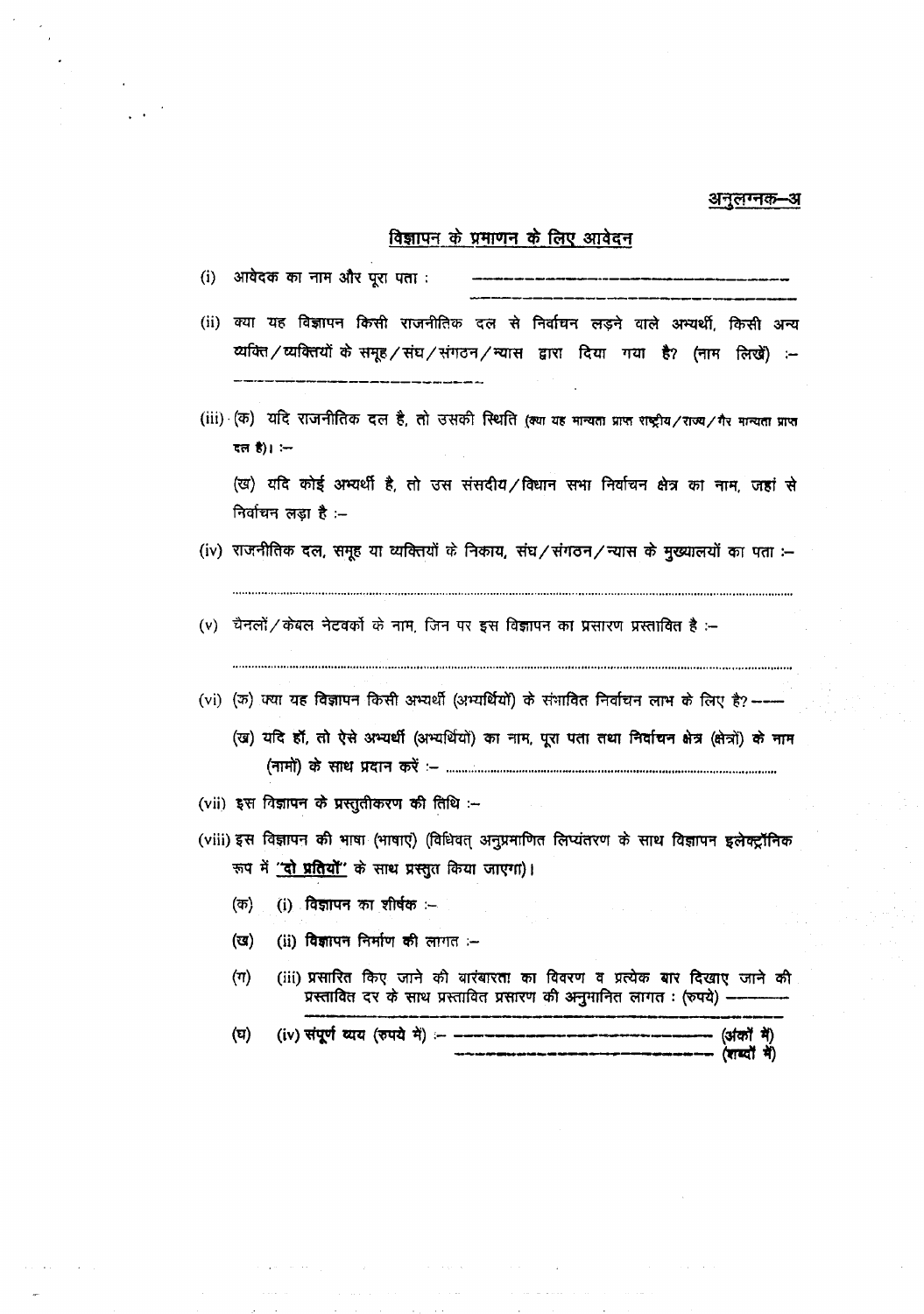II.

| हूँ कि, इस विज्ञापन के निर्माण तथा प्रसारण से संबंधित सारे भुगतान चैक/डिमांड ड्राफ्ट के माध्यम                                   |  |
|----------------------------------------------------------------------------------------------------------------------------------|--|
| से किए जाएंगे।<br>a sa kacamatan ing Kabupatèn Kabupatèn Kabupatèn Kabupatèn Kabupatèn Kabupatèn Kabupatèn Kabupatèn Kabupatèn K |  |

स्थान :-दिनांक $:=$ 

### आवेदक के इस्साक्षर

| आवेदक का नाम : —–<br>पदनाम : --- <b>------</b> - |  |
|--------------------------------------------------|--|
| पूर्ण पता : — <del>————</del> ——-                |  |
| दूरभाष नंबर : ------<br>मोबाइल नंबर : ------     |  |

III.

(किसी राजनीतिक दल या अभ्यर्थी को छोड़कर किसी व्यक्ति/ व्यक्तियों द्वारा दिए जाने वाले विज्ञापन के लिए लागू)

| करता हूँ कि, इसके साथ प्रस्तुत विज्ञापन किसी राजनीतिक दल या अभ्यर्थी के लाभ के |
|--------------------------------------------------------------------------------|
| लिए नहीं है तथा यह विज्ञापन किसी भी राजनीतिक दल या अभ्यर्थी द्वारा प्रायोजित,  |
| कमीशन प्राप्त या प्रदत्त नहीं है।                                              |

स्थान :-दिनांक $=$ 

|  | आवदक क | िरस्तसिए |
|--|--------|----------|
|  |        |          |

 $\lambda$ 

|  | आवेदक का नाम : -----------------------                                                                                                                          |  |
|--|-----------------------------------------------------------------------------------------------------------------------------------------------------------------|--|
|  | पदनाम : -------------------------                                                                                                                               |  |
|  | पूर्ण पता : —————————————————-                                                                                                                                  |  |
|  |                                                                                                                                                                 |  |
|  |                                                                                                                                                                 |  |
|  | दूरभाष नंबर : <del>----------------------------</del><br>मोबाइल नंबर : <del>--------------------------</del>                                                    |  |
|  | $\overline{\mathbf{B}}$ an $\overline{\mathbf{B}}$ ( $\overline{\mathbf{B}}$ ) - the discussion and the mean discussion depends of the discussion discussion of |  |

 $\overline{(\ }$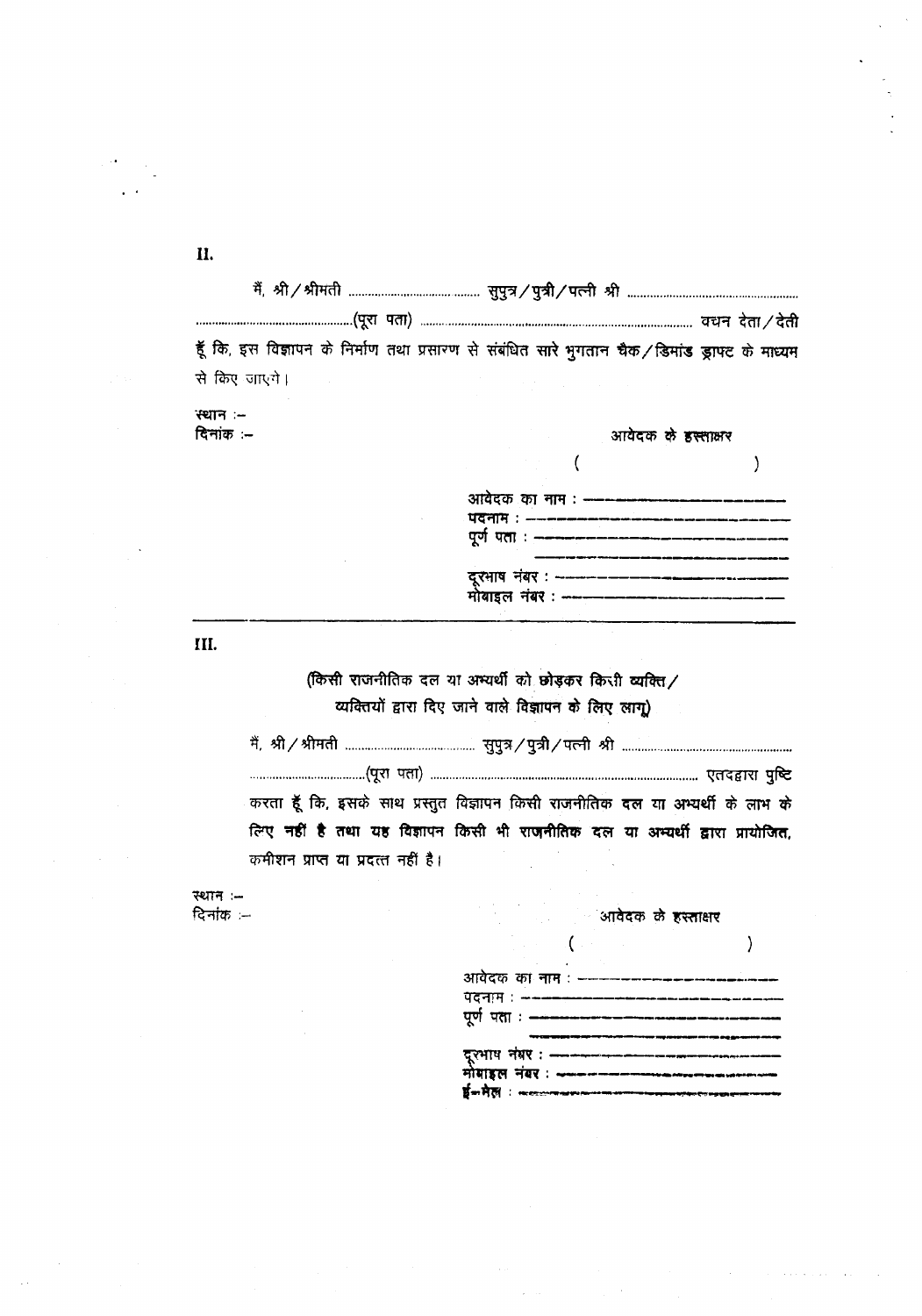#### Annexure-A

#### **APPLICATION FOR CERTIFICATION OF ADVERTISEMENT**

1.

I 'I

- (i) Name and full address of the applicant
- (ii) Whether the advertisement is by a political party/contesting candidate *I* any other person / group of persons / association/ organization / Trust (give the name)
- (iii) (a) In case of political party, the status of the party (whether recognized National/ State *I* unrecognized party)
	- (b) In case of a candidate, name of the Parliamentary / Assembly Constituency from where contesting
- (iv) Address of Headquarters of political party *I* group or body of persons /association/ organization / Trust
- (v) Channels / cable networks on which the advertisement is proposed to be telecast
- (vi) (a) Is the advertisement for the benefit of prospects of election of any candidate(s)
	- (b) If so, give the name(s) of such candidate(s) with full address and name(s) of constituency (ies)
- (vii) Date of submission of the advertisement
- (viii) Language(s) used in the advertisement (advertisement is to be submitted with two copies in electronic form alongwith a duly attested transcript)
- (ix) Title of advertisement
- $(x)$  Cost of production of the advertisement
- (xi) Approximate cost of proposed telecast with the breakup of number of insertions and rate proposed for each such insertion

----------------------------~~------------------------

(xii) Total expenditure involved (in Rupees)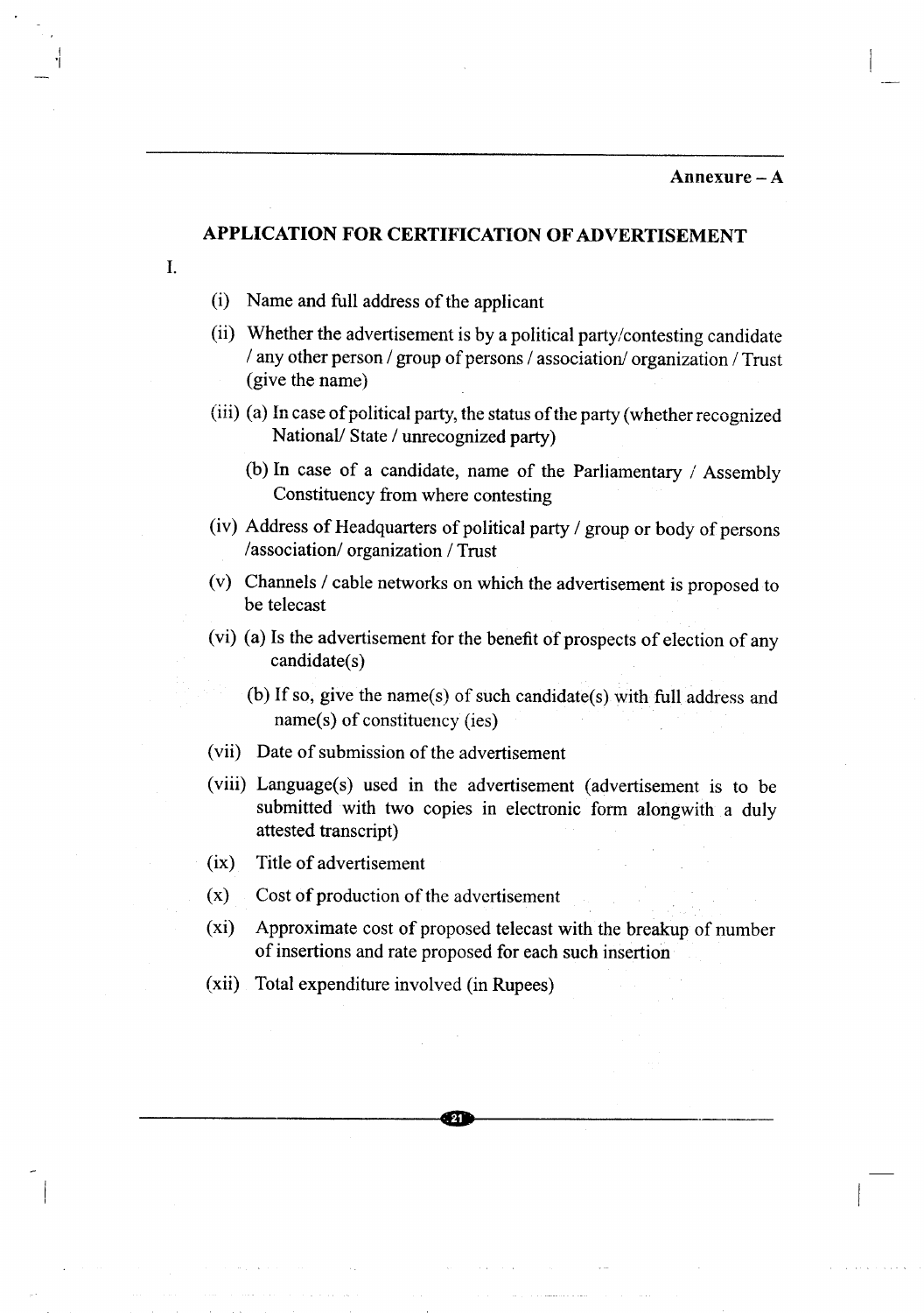II.

I, Shri *I* Smt. , *S/o I D/o I*

*W/o ,* (full address) \_

undertake that all payments related to the production and telecast of this advertisement will be made by way of cheque *I* demand draft.

Place: Signature of the applicant

Date:

III.

(Applicable for advertisement by a person *I* persons, other than a political party or a candidate)

*I, Shri/Smt. ,S/o/D/o/W/o* ,(full address,

hereby state and affirm that the advertisement(s) submitted herewith is not for the benefit of any political party or any candidate and that this advertisement(s) has*I* have not been sponsored *I* commissioned or paid for by any political party or a candidate.

-----------\$ ----\_.\_- -------

Place:

Signature of applicant

Date: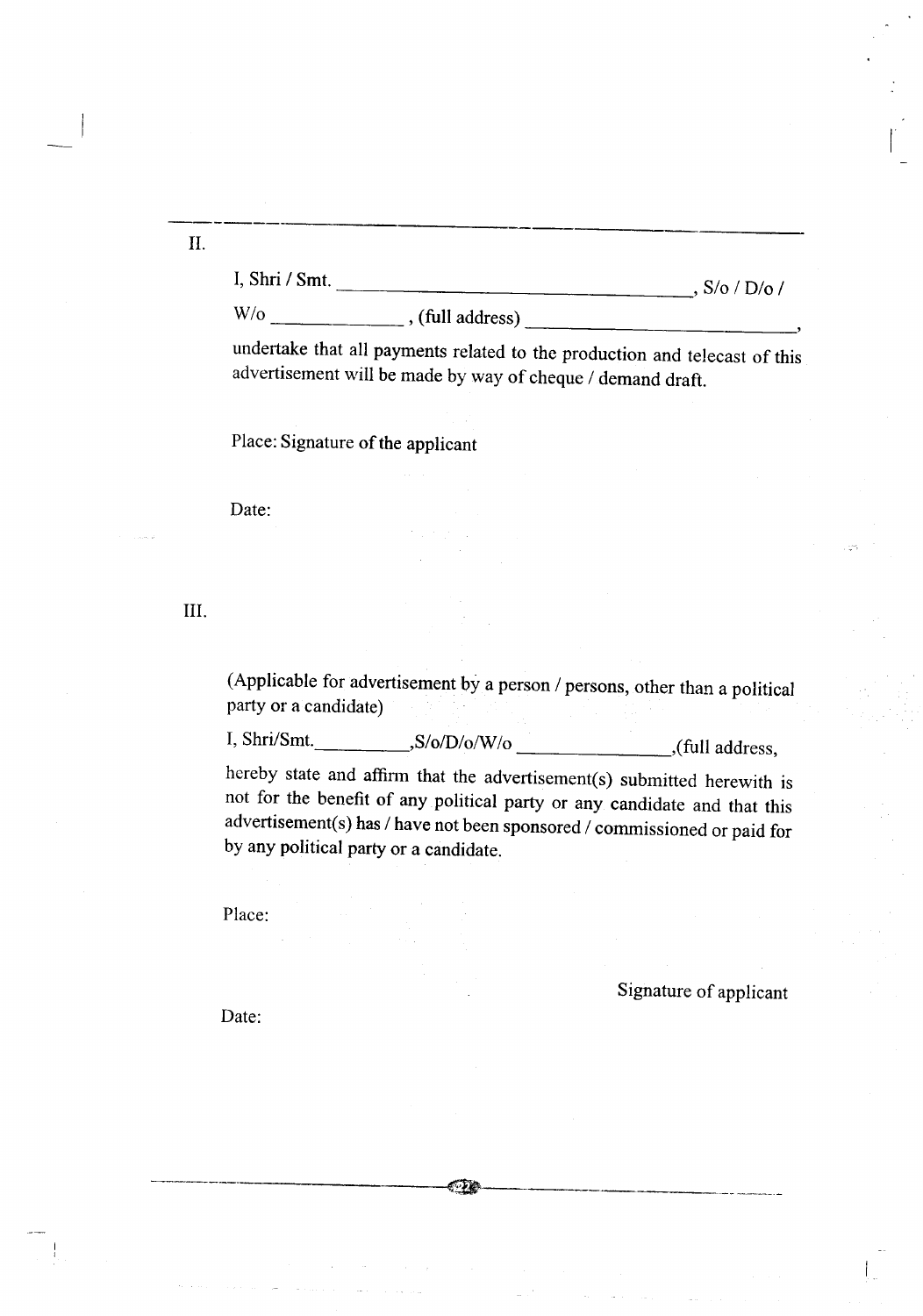# प्रसारण के लिए विज्ञापन का प्रमाणीकरण

**(I)**

(i) आवेदक (राजनीतिक दल / अभ्यर्थी / व्यक्ति / व्यक्तियों का समूह / संस्था / संघ / ट्रस्ट) का नाम व पता

(ii) विज्ञापन का शीर्षक:

 $\sim$   $\sim$ 

- $(iii)$ विज्ञापन की अवधिः
- (iv) विज्ञापन में प्रयोग की गई भाषा $/$ भाषाएं:
- (v) विज्ञापन के प्रस्तुतीकरण की तिथिः
- (vi) प्रसारण के लिए प्रमाणीकरण की तिथिः

## **(II)**

प्रमाणित किया जाता है कि उपयुक्त विज्ञापन माननीय भारत के उच्चतम न्यायालय द्वारा निर्धारित दिशा—निर्देशों के अनुसार प्रसारण के लिए उपयुक्त है।

स्थानः

दिनांकः

समिति के अध्यक्ष का नाम, पद एवं हस्ताक्षर

**................................................................................................**

समिति के सदस्य का नाम, पद एवं हस्ताक्षर

**................................................................................................**

समिति के सदस्य का नाम, पद एवं हस्ताक्षर

**...............................................................................................**